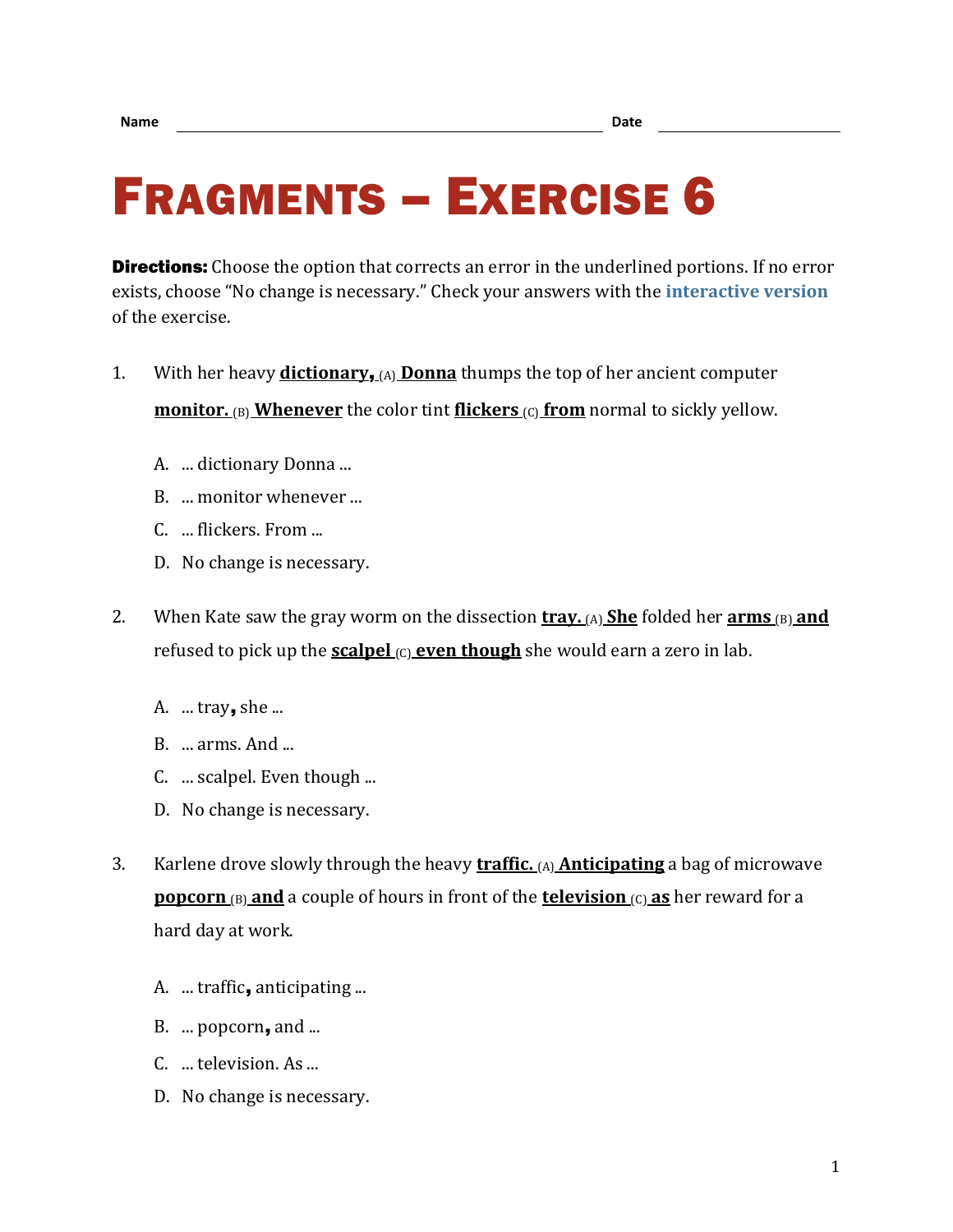- 4. Because of all his responsibilities at work and **school**, (A) **Michael** had no time to devote to the **yard**, (B) **so** weeds, vines, and insects thrived in this **jungle.** (C) **That** neighbors looked on with disapproval.
	- A. ... school. Michael ...
	- B. ... yard so ...
	- C. ... jungle that ...
	- D. No change is necessary.
- 5. Citing writer's block as the **reason** (A) **that** she did not have her **essay**, (B) **Yao** received no sympathy from Professor **Santos.** (c) **Who** will only accept "breather's block" as a legitimate excuse for late work.
	- A. ... reason, that ...
	- B. ... essay. Yao ...
	- C. ... Santos, who ...
	- D. No change is necessary.
- 6. Mackenzie had to leave the **room**, (A) **for her** father was noisily crunching raw **radishes, (B) which** produced so annoying a **sound** (C) **that** studying was impossible.
	- A. ... room. Because her ...
	- B. ... radishes. Which ...
	- C. ... sound; that ...
	- D. No change is necessary.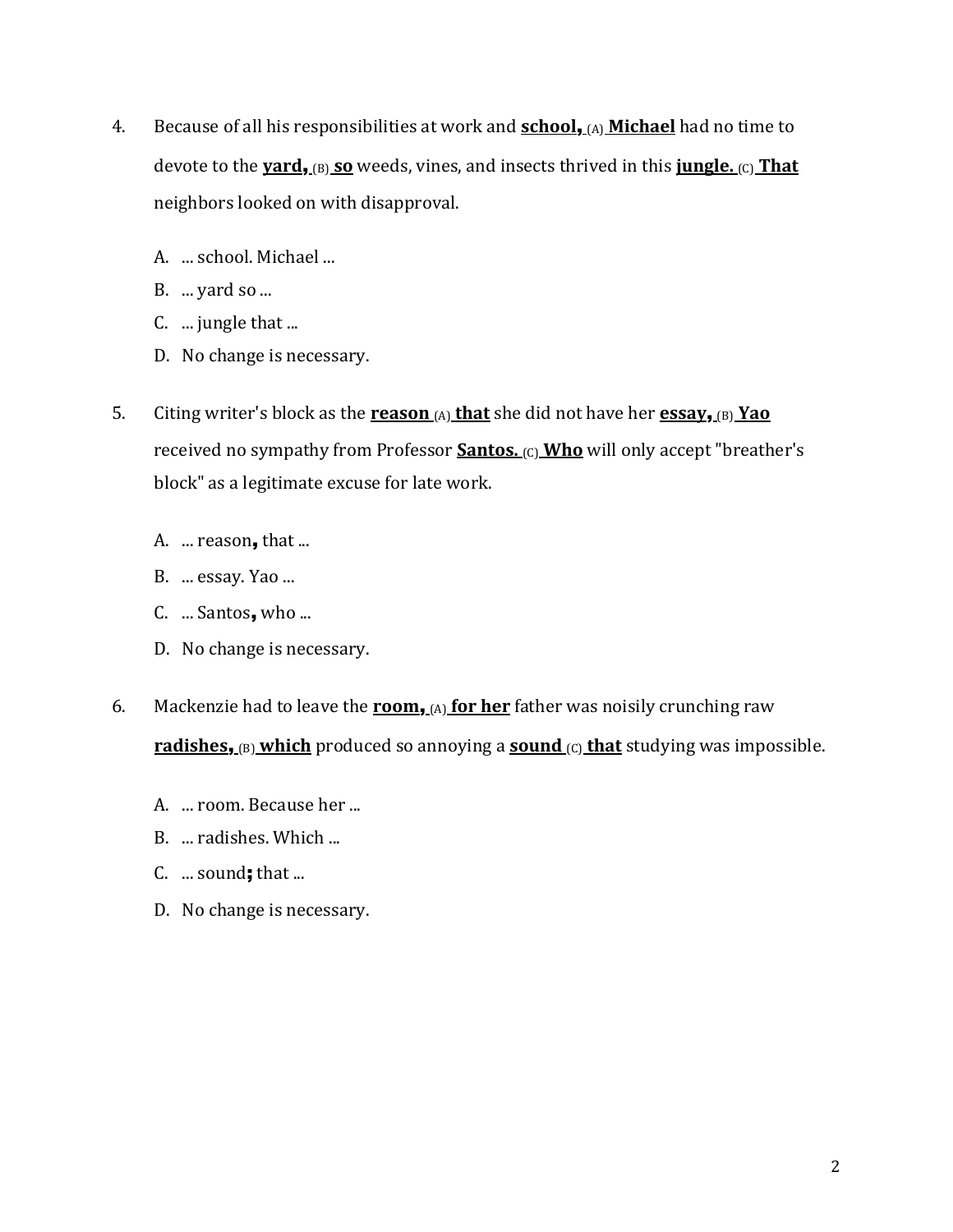- 7. Because he had eaten a stack of twelve **pancakes**, (A) **Emanuel** heard his stomach begin to **rumble** (B) **as** it processed the **food.** (C) **Gurgling** loudly to protest the huge meal.
	- A. ... pancakes. Emanuel ...
	- B. ... rumble. As ...
	- C. ... food, gurgling ...
	- D. No change is necessary.
- 8. Although fans blew in every **room**, (A) **Fave** found the house unbearably **hot.** (B) **And** wished that the air conditioning **repairman**, (c) who was already three hours late, would pull into her driveway.
	- A. ... room. Faye ...
	- B. ... hot and ...
	- C. ... repairman. Who ...
	- D. No change is necessary.
- 9. A student fascinated with all things ancient **Egyptian.** (A) **Kemette** squinted at the computer **screen**, (B) **hoping** to find the information she **needed** (C) **to** finish her research paper on Old Kingdom art.
	- A. ... Egyptian, Kemette ...
	- B. ... screen. Hoping ...
	- C. ... needed, to ...
	- D. No change is necessary.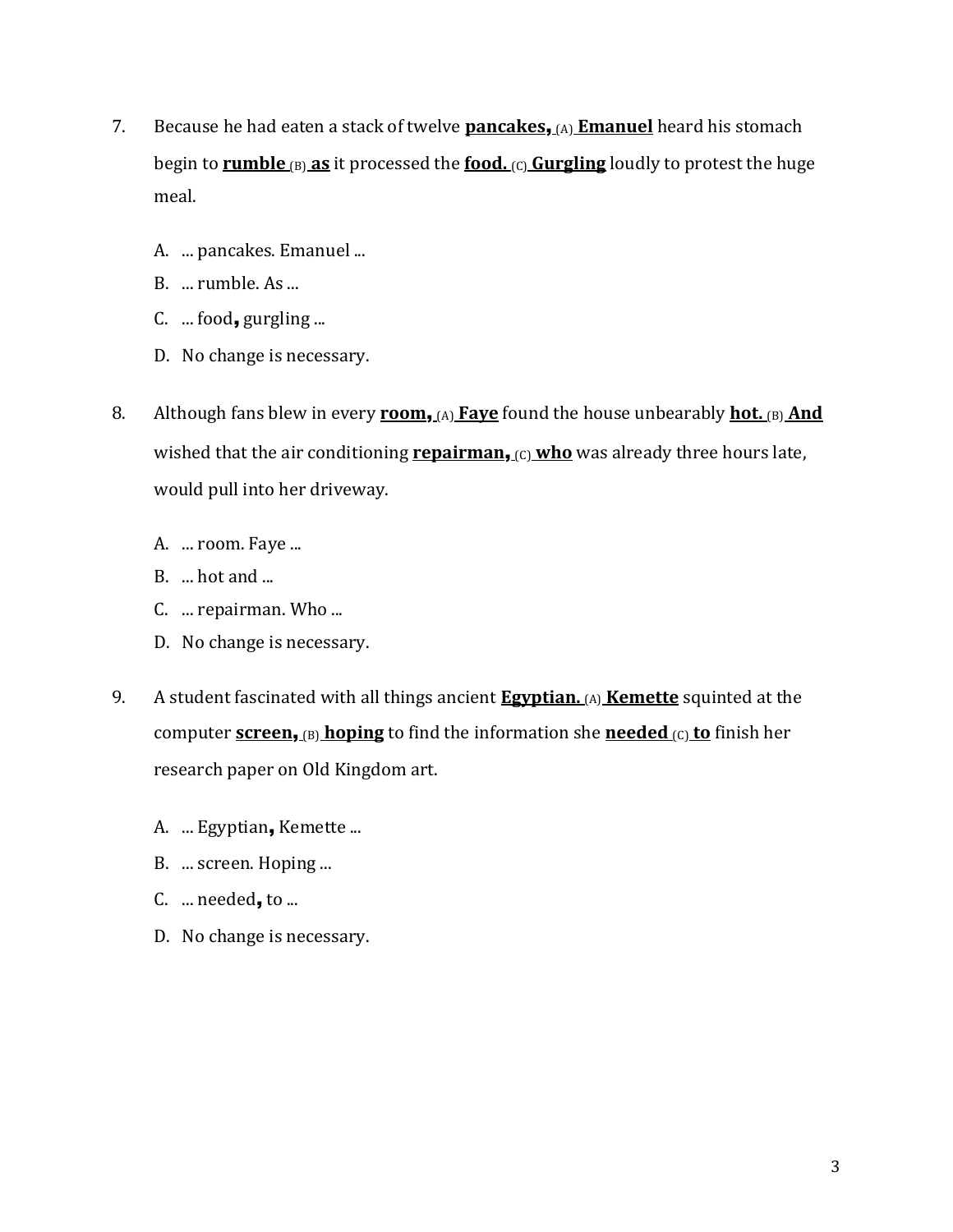- 10. Whenever one of her six cats jumps on the kitchen **counter**, (A) **Lorna** just **sighs.** (B) **And** reminds herself that everything tastes **better**  $(C)$  **if** there is a little cat hair in it.
	- A. ... counter Lorna ...
	- B. ... sighs and ...
	- C.  $\dots$  better, if  $\dots$
	- D. No change is necessary.
- 11. Piling into the car, Jorge and his friends drove to Little Anthony's **Pizzeria** (A) **and** gorged on house **specialties,** (B) **such as,** (C) **garlic** knots, meatballs, and sausage pizza.
	- A. ... Pizzeria. And ...
	- B. ... specialties such ...
	- C. ... as garlic ...
	- D. No change is necessary.
- 12. My appliances are always **hungry.** (A) **For** example, the dryer will eat **underwear, (B) and the microwave will suck off half a frozen <b>dinner** (C) while it is cooking.
	- A. ... hungry, for ...
	- B. ... underwear and ...
	- C. ... dinner, while ...
	- D. No change is necessary.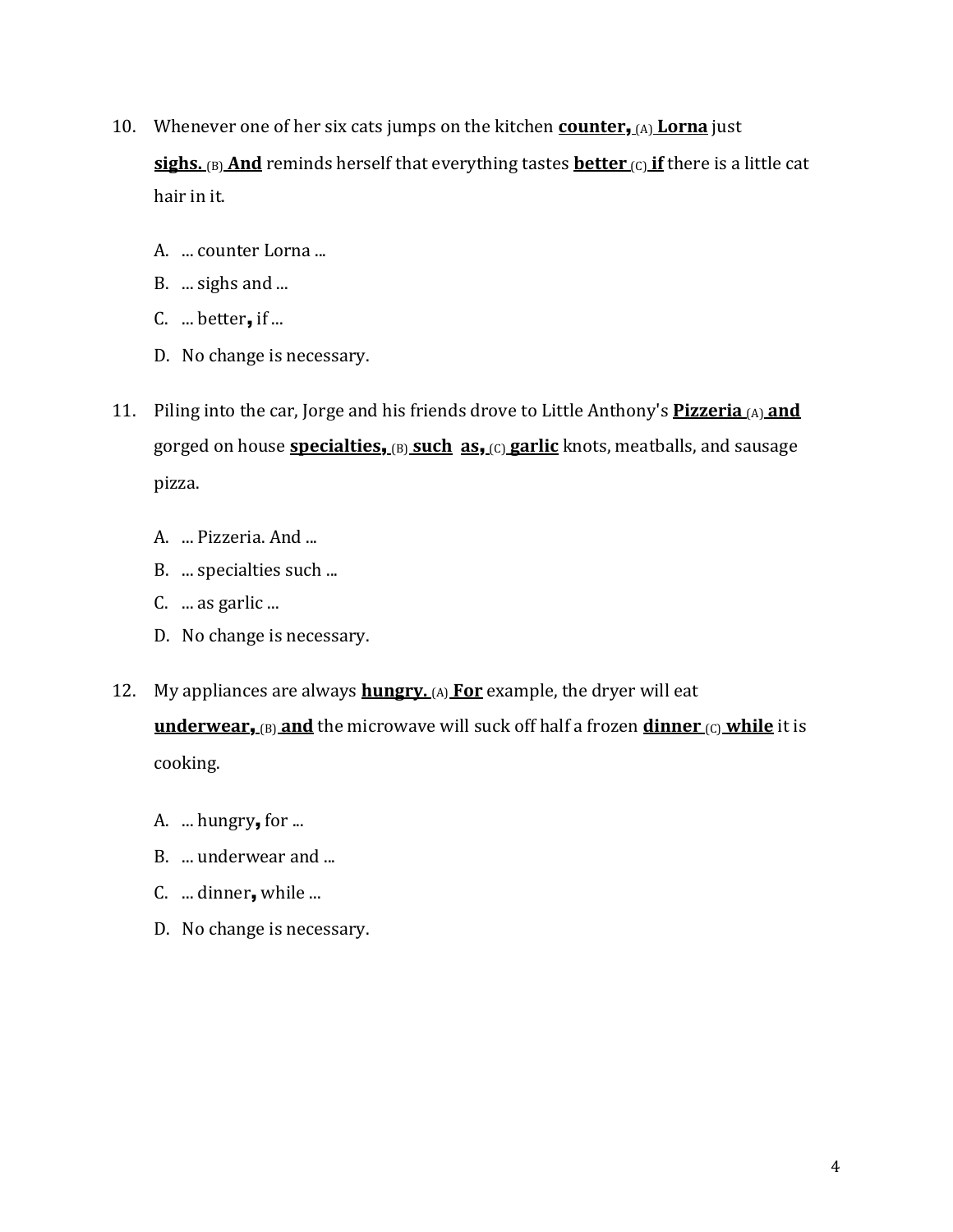- 13. While Dr. Kinser bounced down the **stairs**  $(A)$  and strode through the **hallway.**  $(B)$  **A** brightly colored tie streamed over his **shoulder**, (C) **flapping** in his wake.
	- A. ... stairs, and ...
	- B.  $\dots$  hallway, a  $\dots$
	- C. ... shoulder flapping ...
	- D. No change is necessary.
- 14. Despite her parents' **disapproval**, (A) **Tran** continues to date **Charlie.** (B) **A** nice young **man** (c) **whose** only fault is not being born Vietnamese.
	- A. ... disapproval Tran ...
	- B. ... Charlie, a ...
	- C. ... man. Whose ...
	- D. No change is necessary.
- 15. Anyone who visits Neil will find uneaten fruit all over his **apartment.** (A) **Such as rotting** bananas on the kitchen **counter,** (B) **desiccated** grapes in a bowl on the coffee **table, (C) and** a drippy apple on the bureau by the bed.
	- A. ... apartment. For instance, he has rotting ...
	- B. ... counter. Desiccated ...
	- C. ... table. And ...
	- D. No change is necessary.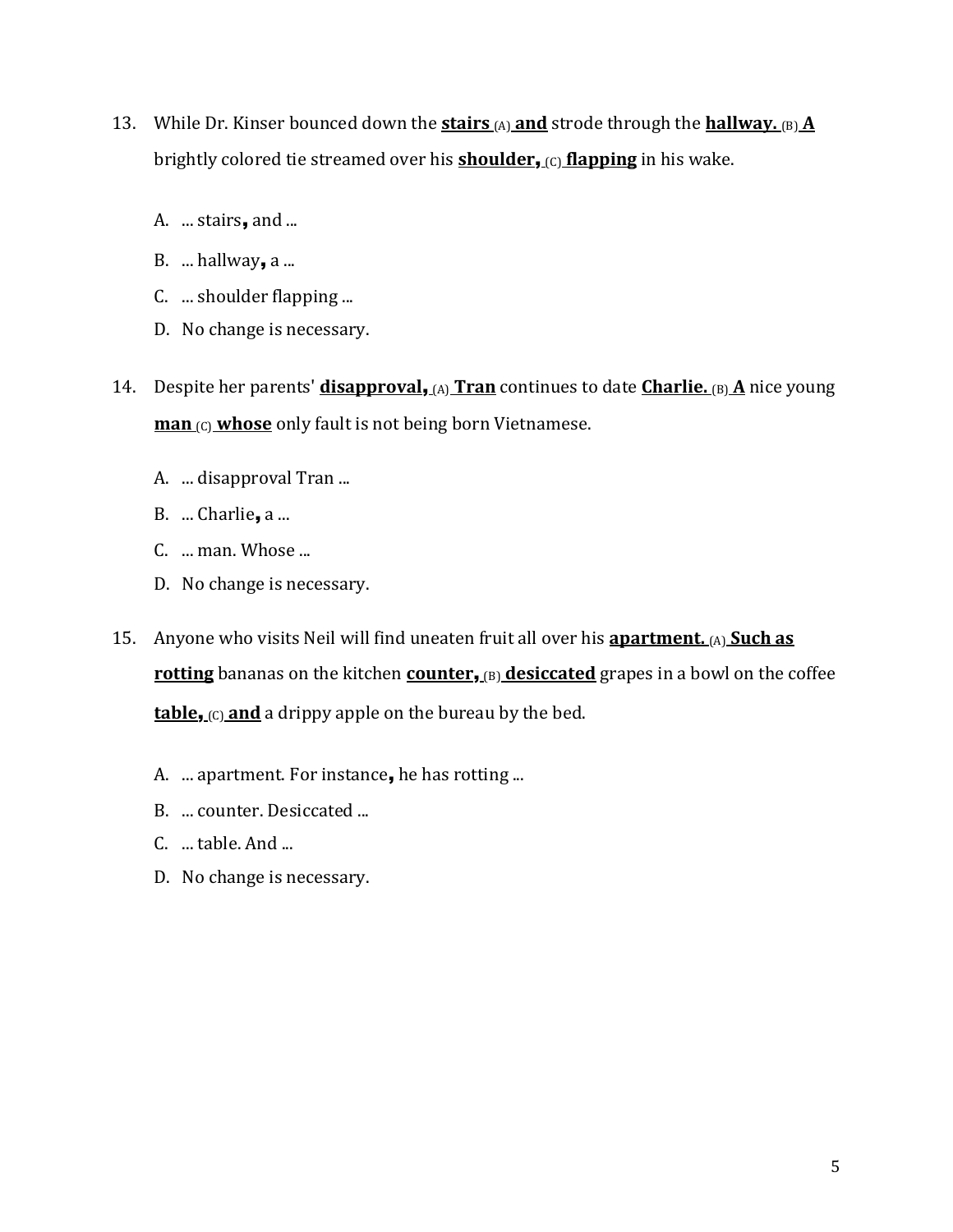- 16. Searching travel **websites** (A) **to** compare room and flight **rates**, (B) **Shaquita** fantasized about a spring break vacation to **Hawaii.** <sup>(C)</sup> As her unfinished algebra homework lay ignored on her desk.
	- A. ... websites, to ...
	- B. ... rates Shaquita ...
	- C. ... Hawaii as ...
	- D. No change is necessary.
- 17. Paulie is a **daredevil** (A) who enjoys skydiving, motorcycle racing, and boxing. **But** (B) will not eat raw cookie **dough** (C) **because** he is afraid of bacteria from uncooked eggs.
	- A. ... daredevil. Who ...
	- B. ... But he will ...
	- C. ... dough, because ...
	- D. No change is necessary.
- 18. The potted geranium **wilted** (A) **from** lack of water on Terry's kitchen **window** (B) **while** the faucet dripped **wastefully**, (c) **staining** the porcelain sink with rust.
	- A. ... wilted, from ...
	- B. ... window. While ...
	- C. ... wastefully staining ...
	- D. No change is necessary.